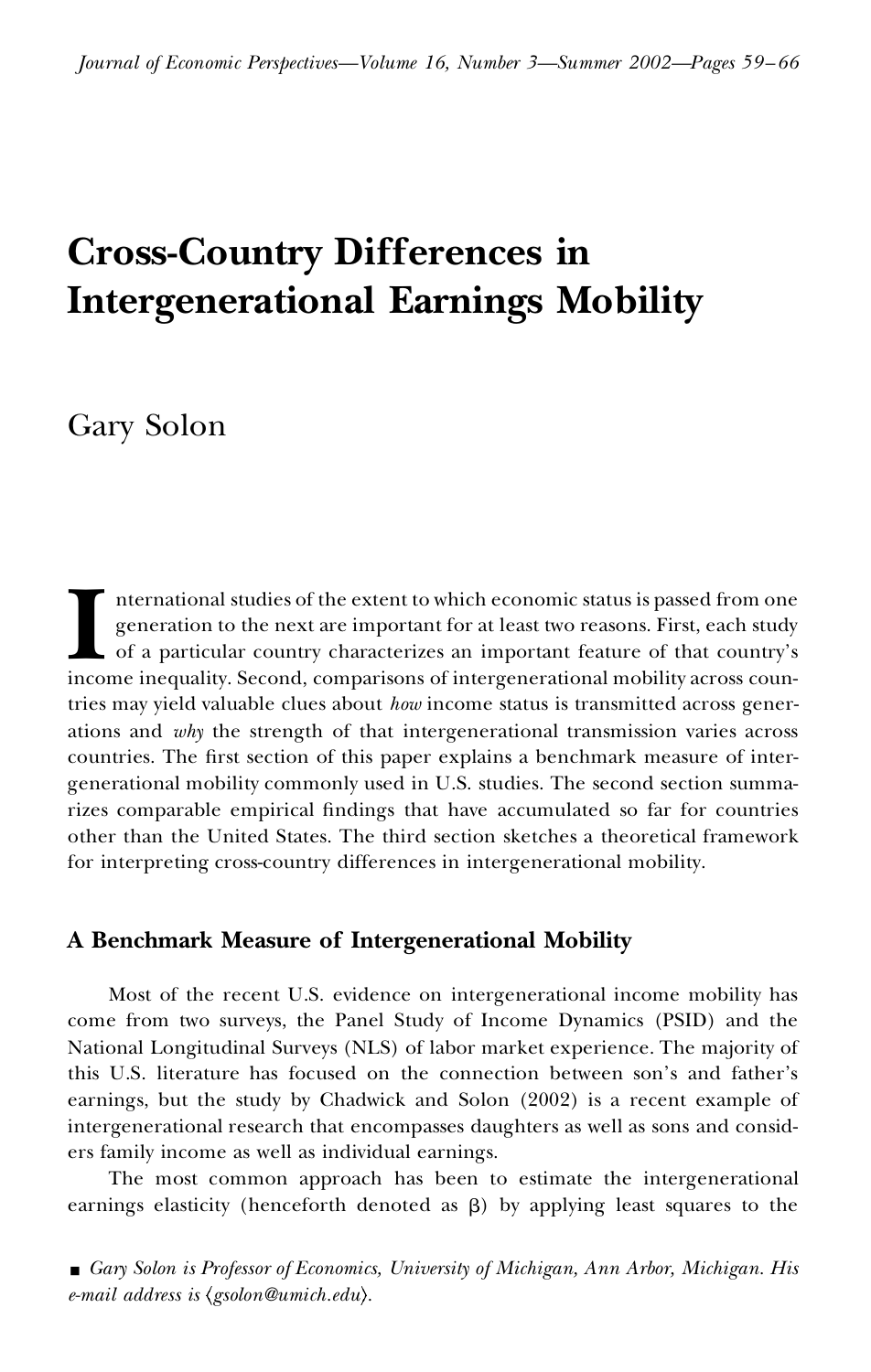regression of a logarithmic measure of son's earnings on a logarithmic measure of father's earnings, with controls for both son's and father's age. The elasticity  $\beta$ provides an answer to questions like, if the father's earnings are 50 percent above the average in his generation, what percentage above the average should we predict the son's earnings will be in his own generation? In addition, if the variances in the logarithmic earnings variables are about the same in the son's and father's generations,  $\beta$  also will approximately equal the correlation between the log earnings variables for the two generations.

The U.S. literature has highlighted some crucial issues in the measurement of earnings for both fathers and sons. For fathers, a key challenge is to derive an accurate measure of long-run earnings. Although the intergenerational association in long-run earnings is of main interest, data limitations forced some early studies of intergenerational mobility to rely on single-year measures of father's earnings. Because of both response error and genuine transitory fluctuations in earnings, single-year measures are error-ridden proxies for longer-run earnings. As explained in every introductory econometrics textbook, this sort of errors-in-variables problem in a regression equation's explanatory variable tends to dilute the estimated coefficient of that variable. Therefore, to reduce the resulting tendency to underestimate the intergenerational earnings elasticity, most recent U.S. studies have used the longitudinal structure of the PSID and NLS to create multiyear measures of father's earnings.

A different problem has surfaced in measuring son's earnings. Numerous researchers of intergenerational mobility have reported that they estimate relatively small intergenerational elasticities if they measure son's earnings near the very beginning of his career, but that their estimates get larger as son's earnings are measured further along in the life cycle. This pattern arises because the measure ment error in son's early earnings as a proxy for his long-run earnings is not of the classical textbook variety. If, among sons in their twenties, the ones destined for higher long-run earnings are about to experience more rapid earnings growth than the ones destined for lower long-run earnings, the measurement error in early earnings as a proxy for long-run earnings is "mean reverting," that is, it is negatively correlated with long-run earnings. As explained by Bound et al. (1994), meanreverting measurement error in a regression's dependent variable compresses its variation and consequently leads to a tendency to underestimate the magnitude of the regression's slope coefficient. Within the intergenerational mobility literature, this phenomenon has been explored most thoroughly by Reville (1995), who uses the PSID to estimate regressions of five-year averages of son's log earnings on five-year averages of father's log earnings. When the sons' averages are taken over years when the sons were still in their 20s, Reville's estimates of the intergenerational elasticity are around 0.25. When instead the sons' earnings are averaged over years when the sons were well into their 30s, the elasticity estimates start approaching 0.5. Because of this issue, some of the same researchers who have used multiyear measures of father's earnings have chosen to measure son's earnings in only the latest available year. Averaging son's earnings over multiple years some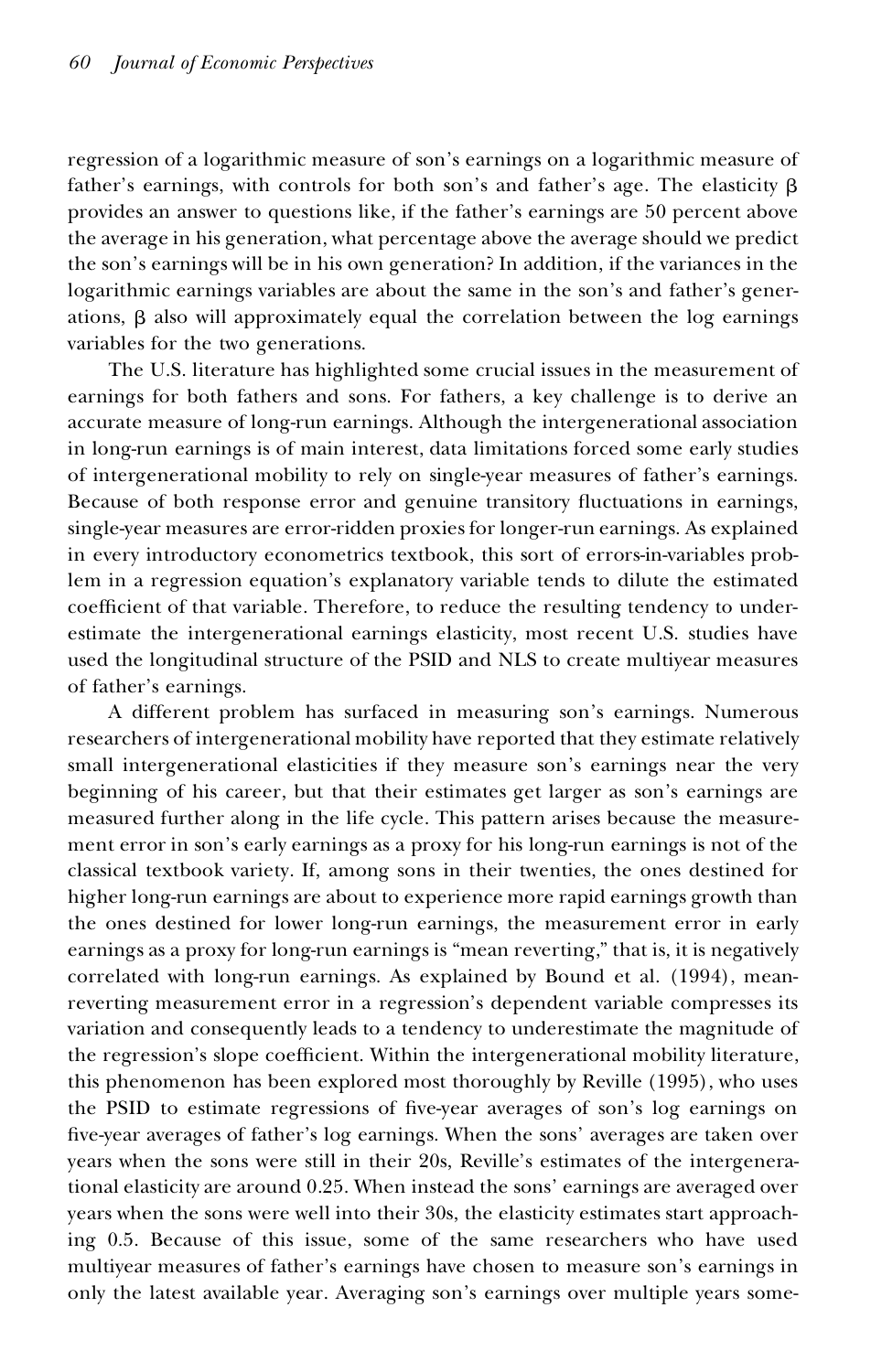times would require averaging in observations from too early in his career and therefore would worsen the downward bias in the estimation of the intergenerational elasticity in long-run earnings.

The now-large U.S. literature is reviewed in detail in Solon (1999). A short summary is that most of the U.S. studies that have used multiyear measures of father's earnings and have measured son's earnings after his first few years in the labor market have estimated  $\beta$  at about 0.4 or higher.

### **International Evidence**

Table 1 summarizes the evidence on intergenerational mobility in Canada, Finland, Germany, Malaysia, South Africa, Sweden and the United Kingdom. For comparability with most of the U.S. literature, the table focuses on estimates of the elasticity of son's earnings with respect to father's earnings. In most of the studies, the estimated elasticity comes from least squares estimation of a log-linear regression of son's earnings on father's earnings with age controls for both generations. With an eye to the measurement issues discussed above, the table lists not only the data source and the estimated intergenerational elasticity  $\hat{\beta}$  for each study, but also the study's measures of son's and father's earnings and the age range of the sons in the sample.

Whenever possible, the authors of the listed studies used multiyear measures of father's earnings, but in some cases data limitations forced the authors to settle for a short-run measure. In other cases, the data set with information on son's earnings did not include the father's earnings, but only other measures of his socioeconomic status, such as his education, occupation or social class. In such cases, the research ers used a separate data set on the parental generation to estimate a first-stage regression of father's log earnings on his education, occupation and/or social class. Then, in a second stage, they estimated the regression of the son's log earnings on a prediction of his father's log earnings based on the first-stage regression. While using a single-year measure as a proxy for longer-run earnings is likely to induce a substantial downward errors-in-variables bias, the two-stage procedure that uses education, occupation or social class to predict father's earnings is likely to lead to an upward bias. The problem is that the father's education, occupation and social class are not only correlated with the father's earnings, but also might be positive predictors of son's earnings even after conditioning on father's long-run earnings. In the second-stage regression, when father's education, occupation or social class is used only to predict father's earnings, but not as a separate explanatory variable in its own right, the resulting omitted-variables bias may lead to overestimation of the intergenerational earnings elasticity. The appendix to Solon (1992) gives a formal analysis of this problem.

Once one recognizes the importance of such measurement issues, one also realizes how tricky it is to compare estimates for different countries from different studies. Do the differences among estimates appear because of actual cross-country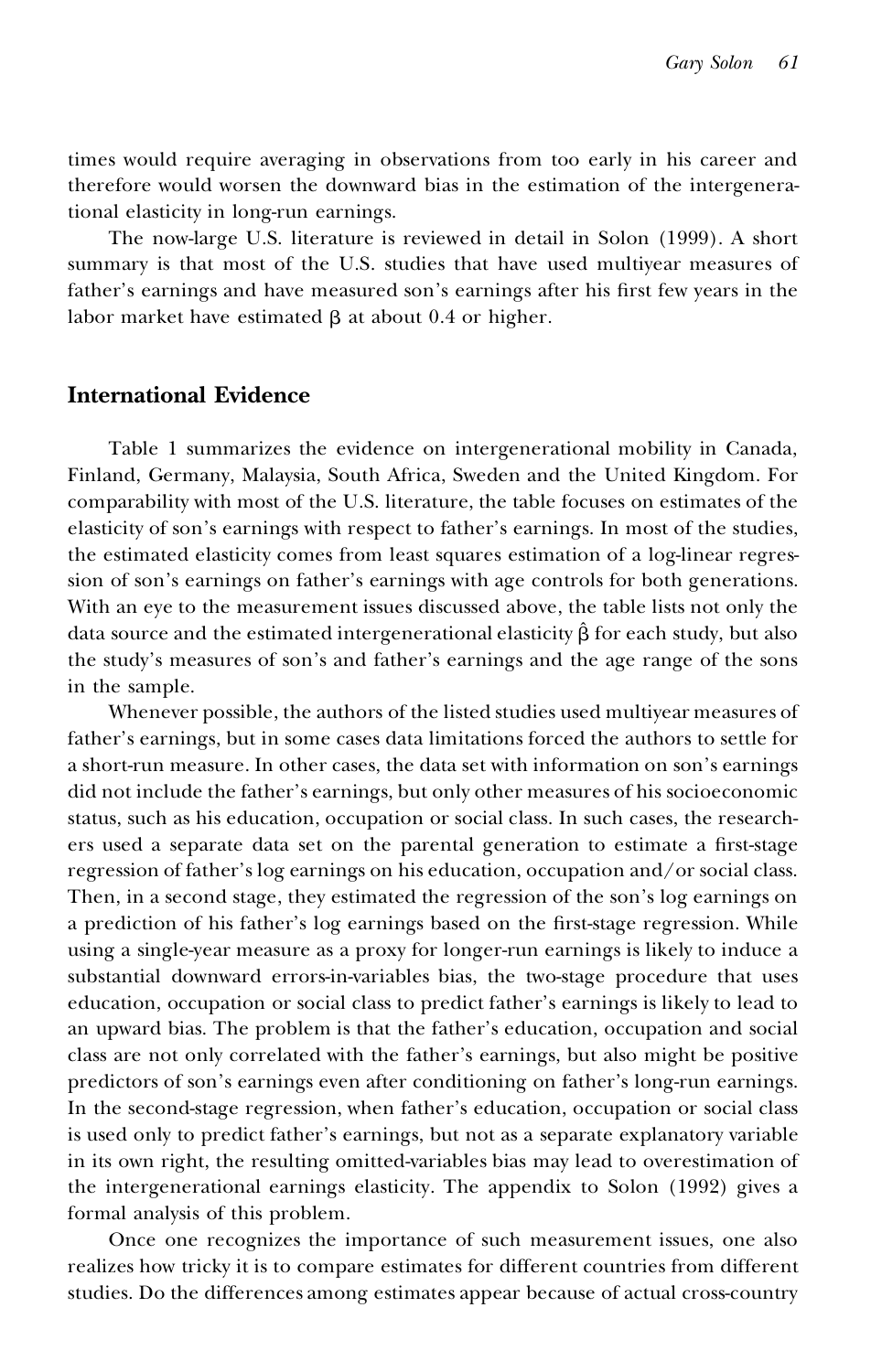## *Table 1* **Estimates of Intergenerational Earnings Elasticities in Countries Other than the United States**

| Study                                      | Sample                                                                                   | Earnings Measure and Age<br>Range for Sons                                      | Father's Earnings<br>Measure                                                   | βÎ                |
|--------------------------------------------|------------------------------------------------------------------------------------------|---------------------------------------------------------------------------------|--------------------------------------------------------------------------------|-------------------|
| Atkinson, Maynard<br>and Trinder<br>(1983) | Fathers in working-class<br>neighborhoods of<br>York, England, in<br>1950 and their sons | Log hourly earnings at<br>survey date $(1975-78)^{a}$                           | Log weekly earnings<br>in 1950                                                 | 0.42              |
| Björklund and<br>Jäntti (1997)             | Swedish Level of Living<br><b>Surveys</b>                                                | Log annual earnings in<br>1990; ages 29-38                                      | Prediction of log<br>annual earnings<br>based on education<br>and occupation   | 0.28              |
| Corak and Heisz<br>(1999)                  | Canadian income tax<br>records                                                           | Log annual earnings in<br>1995; ages 29-32                                      | Log of five-year<br>average of annual<br>earnings                              | 0.23              |
| Couch and Dunn<br>(1997)                   | German Socio-<br><b>Economic Panel</b>                                                   | Log of multiyear (up to<br>six-year) average of<br>annual earnings <sup>b</sup> | Log of multiyear<br>(up to six-year)<br>average of annual<br>earnings          | 0.11              |
| Dearden, Machin<br>and Reed<br>(1997)      | British National Child<br>Development Survey                                             | Log weekly earnings in<br>1991; age 33                                          | Prediction of log<br>weekly earnings<br>based on education<br>and social class | 0.57              |
| Gustafsson (1994)                          | Fathers in Stockholm,<br>Sweden, in 1955 and<br>their sons born in<br>1939–46            | Four-year average of log<br>individual income;<br>ages 31–41                    | Log individual<br>income in 1955                                               | 0.14              |
| Hertz (2001)                               | Co-residing fathers and<br>sons in two South<br>African surveys                          | Monthly earnings in<br>1993 or 1998; ages<br>$16 - 39$                          | Monthly earnings in<br>1993 or 1998                                            | 0.44 <sup>c</sup> |
| Jäntti and<br>Osterbacka<br>(1996)         | Finnish censuses                                                                         | Log annual earnings in<br>1990; ages 30-40                                      | Log of two-year<br>average of annual<br>earnings                               | 0.22              |
| Lillard and<br>Kilburn (1995)              | Malaysian Family Life<br>Surveys                                                         | Log annual earnings in<br>$1988^{\rm d}$                                        | Log annual earnings<br>in 1976-77                                              | 0.26              |
| Osterbacka (2001)                          | Finnish censuses                                                                         | Log of three-year<br>average of annual<br>earnings; ages 25-45                  | Log of two-year<br>average of annual<br>earnings                               | 0.13              |
| Osterberg (2000)                           | Swedish income tax<br>records                                                            | Three-year average of<br>log annual earnings;<br>ages 25-51                     | Three-year average<br>of log annual<br>earnings                                | 0.13              |
| Wiegand (1997)                             | German Socio-<br><b>Economic Panel</b>                                                   | Log monthly earnings<br>in 1994; ages 27-33                                     | Five-year average of<br>log monthly<br>earnings                                | 0.34              |

<sup>a</sup> Atkinson, Maynard, and Trinder do not report an age range for their regression sample, but their Table 4.4 for a broader sample shows a range from under 25 to over 65.

<sup>b</sup> Couch and Dunn report a sample mean age of 22.8 in 1984, the second of the six years in which they observe earnings.

 $\degree$  This elasticity estimate comes from multiplying Hertz's 0.145 coefficient estimate for the intergenerational regression of earnings levels by a 3.0 ratio of fathers' sample mean earnings to sons' sample mean earnings.

 $^{\text{d}}$  Lillard and Kilburn require their sons to be over 18, and they report a sample mean age of 25.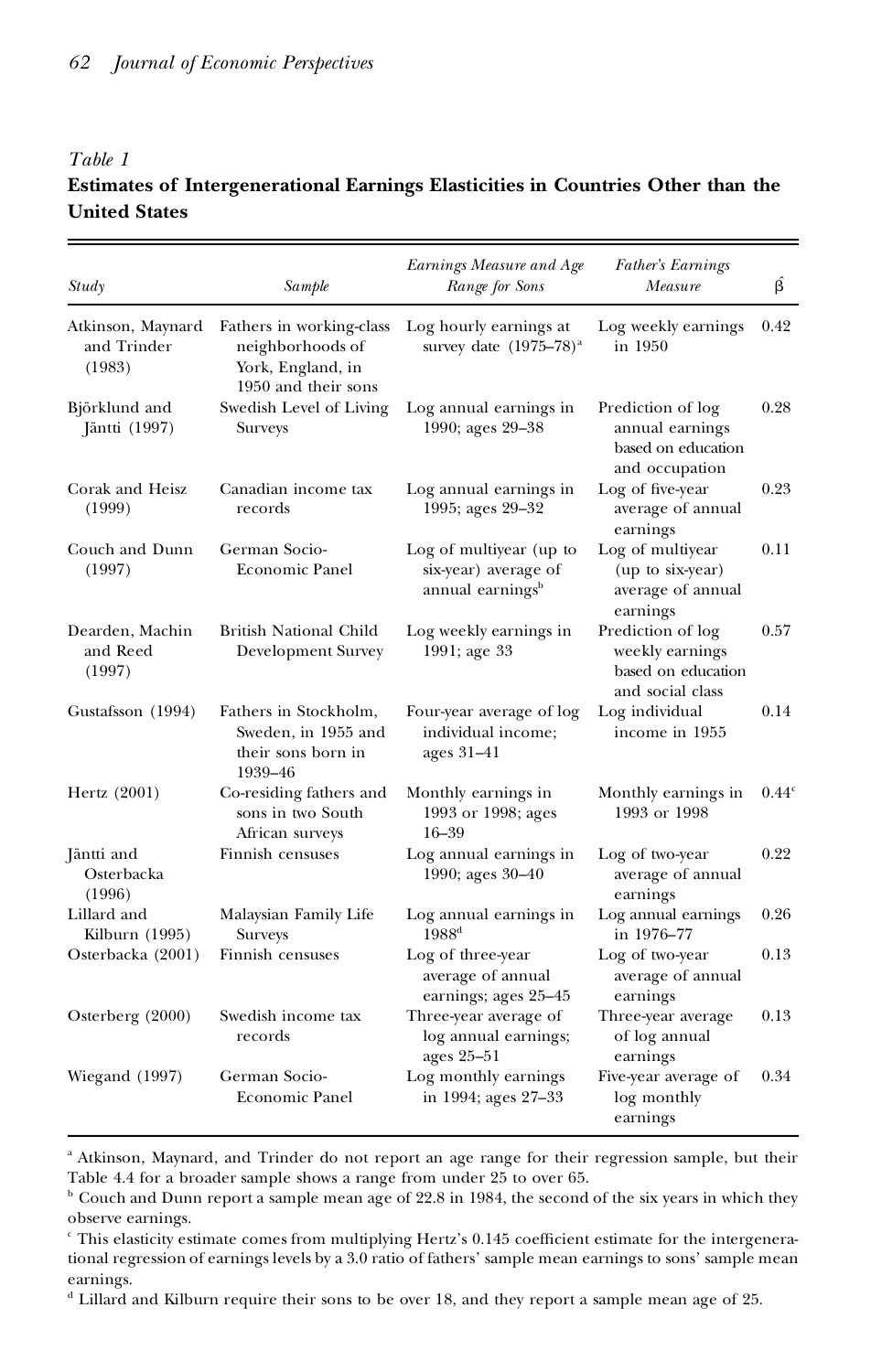differences in intergenerational mobility or because of differences across studies in their earnings measures, age ranges or other sample selection criteria?

It therefore is very helpful when a study of another country facilitates international comparisons by performing a parallel analysis for the United States. For example, Couch and Dunn's (1997)  $\hat{\beta}$  of 0.11 for Germany seems strikingly lower than most U.S. estimates, but their parallel estimate based on the PSID is only 0.13. Both of these small estimates probably are driven by Couch and Dunn's unusually young samples. Indeed, using data from more recent waves of the same German longitudinal survey, Wiegand (1997) obtains much larger intergenerational elasticity estimates by observing the sons at more mature ages.

Similarly, Björklund and Jäntti (1997) supplement their analysis of Swedish fathers and sons with a companion analysis of the PSID. Because their Swedish data set with sons' earnings includes fathers' education and occupation, but not fathers' earnings, Björklund and Jäntti's Swedish analysis has to resort to the sort of two-stage estimation described above. Recognizing that the resulting  $\hat{\beta} = 0.28$  may be upward biased, Björklund and Jäntti perform the same two-stage estimation with the PSID. Their resulting two-stage estimate for the United States is 0.52, higher than both their corresponding Swedish estimate and their PSID estimate of 0.39 based on the direct regression of son's log earnings on a multiyear measure of father's log earnings. Since the two-stage estimate for Sweden is smaller than both the direct and two-stage estimates from the PSID, Björklund and Jäntti conjecture that intergenerational transmission of earnings is weaker in Sweden than in the United States. That conjecture is consistent with the results from the two other Swedish studies reported in Table 1. Using intergenerational data from Swedish income tax records, Osterberg (2000) obtains a  $\hat{\beta}$  of only 0.13. Gustafsson (1994) acknowledges that his  $\hat{\beta}$  of 0.14 is biased downward by his reliance on a single-year measure of father's income, but even a generous upward correction for measure ment error still produces an estimate considerably lower than most U.S. estimates. Similarly, the studies by Corak and Heisz (1999), Jäntti and Osterbacka (1996) and Osterbacka (2001) strongly suggest that Canada and Finland, like Sweden, are more mobile societies than is the United States.

In contrast, the intergenerational elasticity estimates for the United Kingdom are quite high. Atkinson, Maynard and Trinder (1983) estimate a 0.42 intergenerational elasticity even though their estimate is biased downward by reliance on a short-run measure of father's earnings. Dearden, Machin and Reed (1997) report an even higher  $\hat{\beta}$  of 0.57, but their estimate may be biased upward by their prediction of father's earnings on the basis of his education and social class.

It is sometimes conjectured that intergenerational transmission of economic status is particularly strong in less developed countries, but the paucity of intergenerational income data in less developed countries has made it difficult to corroborate that conjecture. Table 1 contains only two studies of less developed countries, Lillard and Kilburn's (1995) study of Malaysia and Hertz's (2001) study of South Africa. The latter study is limited to contemporaneous earnings reports by a sample of fathers and sons who lived together and hence may display a different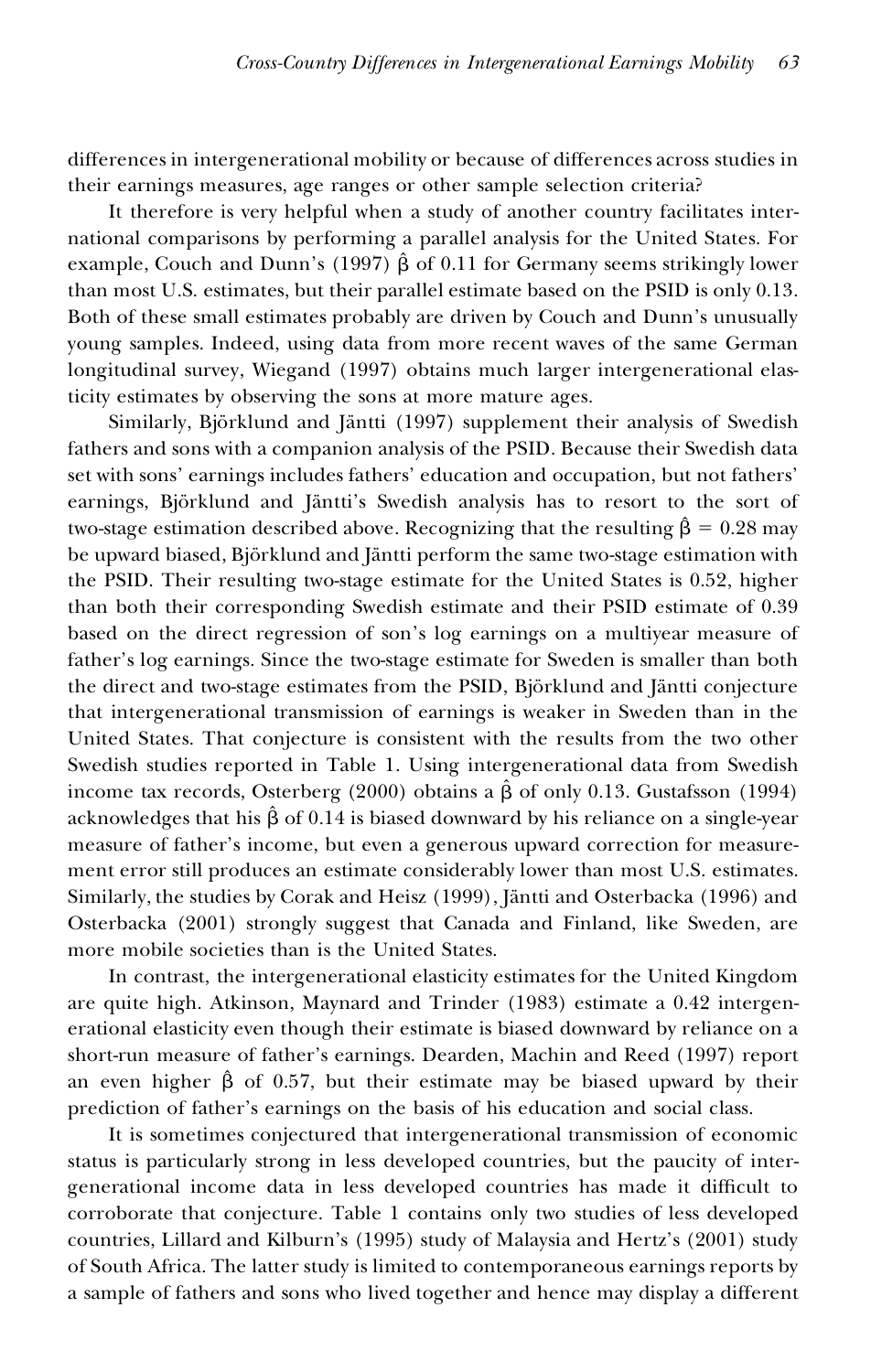intergenerational earnings association than would a more representative sample. Despite reliance on short-run earnings measures for fathers and young samples of sons, both studies report substantial intergenerational elasticity estimates. The results therefore are consistent with the conjecture of strong intergenerational transmission in less developed countries, but firm conclusions should await the arrival of more extensive evidence.

At this stage, it seems reasonable to conclude that the United States and the United Kingdom appear to be less mobile societies than are Canada, Finland and Sweden. A pertinent question is whether this contrast in intergenerational mobility is connected with other cross-country differences in income inequality. Björklund and Jäntti (1997), for example, stress that Sweden displays less cross-sectional earnings inequality than does the United States, as well as weaker intergenerational transmission. Is there a broader connection between the cross-sectional inequality within a generation and the intergenerational transmission of inequality? The cross-country comparisons of earnings inequality in Gottschalk and Smeeding (1997), Freeman and Katz (1995) and Aaberge et al. (2002) do indicate greater cross-sectional inequality in the United States and the United Kingdom than in Sweden and Finland. The mapping between cross-sectional inequality and intergenerational transmission, however, seems less than exact. Despite the considerable intergenerational mobility that Corak and Heisz (1999) estimate for Canada, Canada also scores relatively high on measures of cross-sectional inequality. In the next section, I will outline a theoretical framework with which to interpret these cross-country differences in both intergenerational mobility and cross-sectional inequality.

### **A Theoretical Perspective**

In Solon (forthcoming), I modify Becker and Tomes's (1979) theoretical model of intergenerational mobility in a way that rationalizes the log-linear intergenerational regression commonly estimated by empirical researchers. The model assumes that parents divide their income between their own consumption and investment in their children's human capital so as to maximize a utility function in which the two goods are parental consumption and child's later income. In addition to allowing for discretionary decisions about human capital investment, the model also encompasses more mechanical aspects of intergenerational transmission of earnings generating endowments. In Becker and Tomes's words, "Children are assumed to receive endowments of capital that are determined by the reputation and 'connections' of their families, the contribution to the ability, race, and other characteristics of children from the genetic constitutions of their families, and the learning, skills, goals, and other 'family commodities' acquired through belonging to a particular family culture."

The model can be used to characterize both intergenerational mobility and cross-sectional inequality in the steady state and also to examine implications of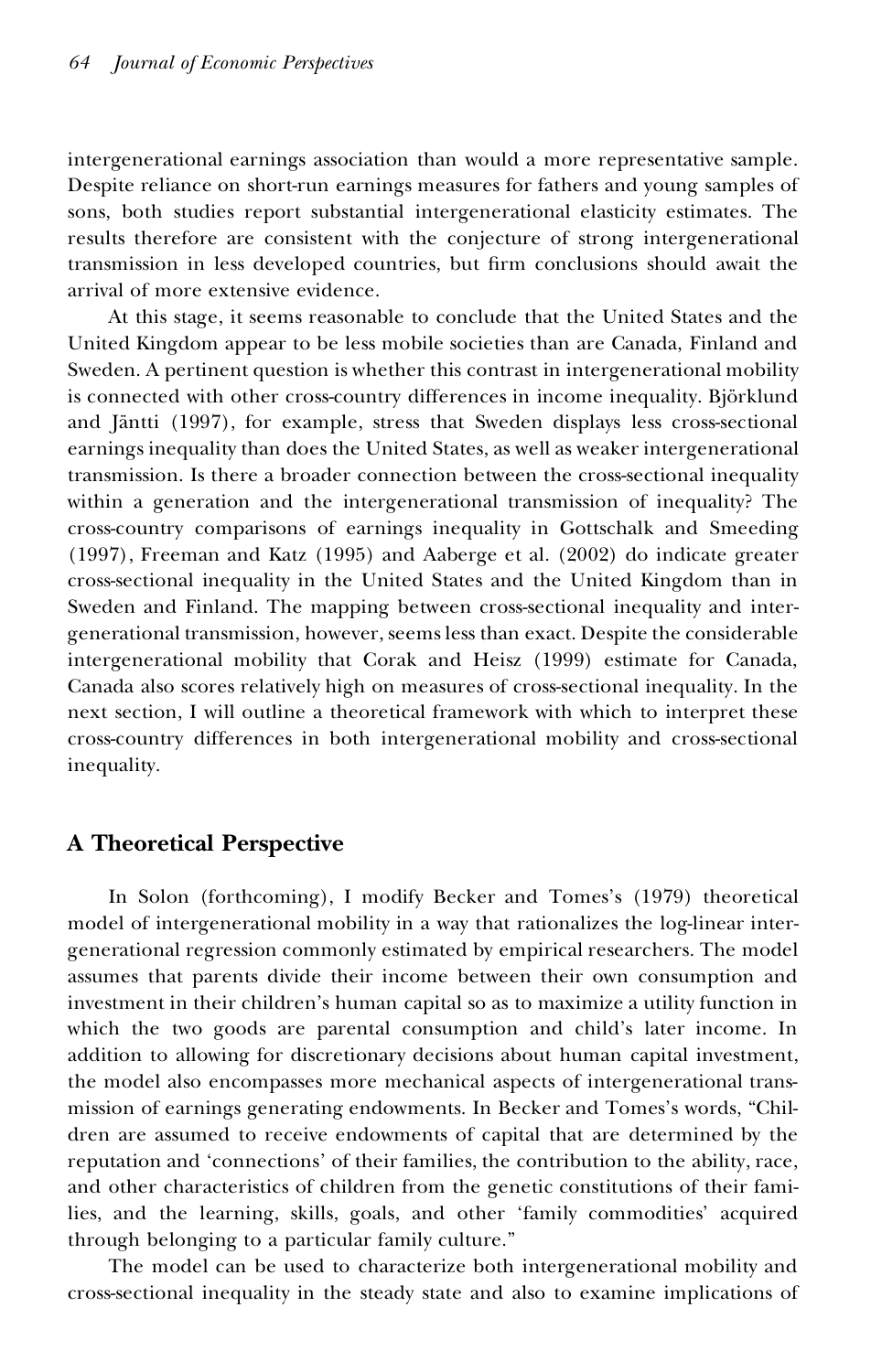departures from the steady state (such as an increase in the earnings return to human capital). It turns out that the steady-state intergenerational earnings elasticity depends positively on both the strength of the mechanical heritability of income-generating traits and the earnings return to human capital investment, and it varies inversely with the progressivity of government investment in children's human capital (for example, through public provision of education or health care). Thus, if country *A* has a higher steady-state intergenerational elasticity than country *B*, this could be because country *A* has stronger heritability (for example, because of a greater degree of assortative mating), higher earnings returns to human capital investment or less progressive public investment in children's human capital. Previous authors have sometimes suggested one or another of these factors as a determinant of cross-country differences in intergenerational mobility. Corak and Heisz (1999), for example, speculate that Canada exhibits more intergenerational mobility than does the United States because of Canada's more progressive public policies.

In addition to formalizing the roles of heritability, human capital investment and public policy in intergenerational mobility, the model also can be used to illuminate the connections between intergenerational mobility and cross-sectional inequality. Like the intergenerational elasticity, the cross-sectional variance of log earnings in the model's steady state depends positively on mechanical heritability and the earnings return to human capital investment, and it depends negatively on the progressivity of public investment in children's human capital. The model therefore supports Björklund and Jäntti's (1997) conjecture that the contrasts between Sweden and the United States in both inequality and intergenerational mobility may be related. But the model shows that cross-sectional inequality also depends positively on the variance of the innovations to the process for heritability of endowments, even though that variance does not influence the elasticity or correlation between generations. Thus, in accordance with the discussion at the end of the previous section, there is not an exact mapping between intergenerational mobility and cross-sectional inequality. One reason that two societies with approximately the same intergenerational elasticity might differ in cross-sectional inequality is that they differ in the heterogeneity of their ability or other endowments.

Clearly, a highly stylized model like this one should not be taken too literally. For that matter, the empirical evidence summarized in the previous section is quite fragmentary. Nevertheless, the rapidly growing international evidence on intergenerational mobility and its connections with relevant theories hold out the promise that continuing research will improve our understanding of why the intergenerational transmission of economic status is strong in some countries and weak in others.

■ *The author gratefully acknowledges helpful comments from Anders Björklund, Christopher Jencks and the* JEP *editors, as well as grant support from the National Institute on Aging (2-P01 AG 10179).*